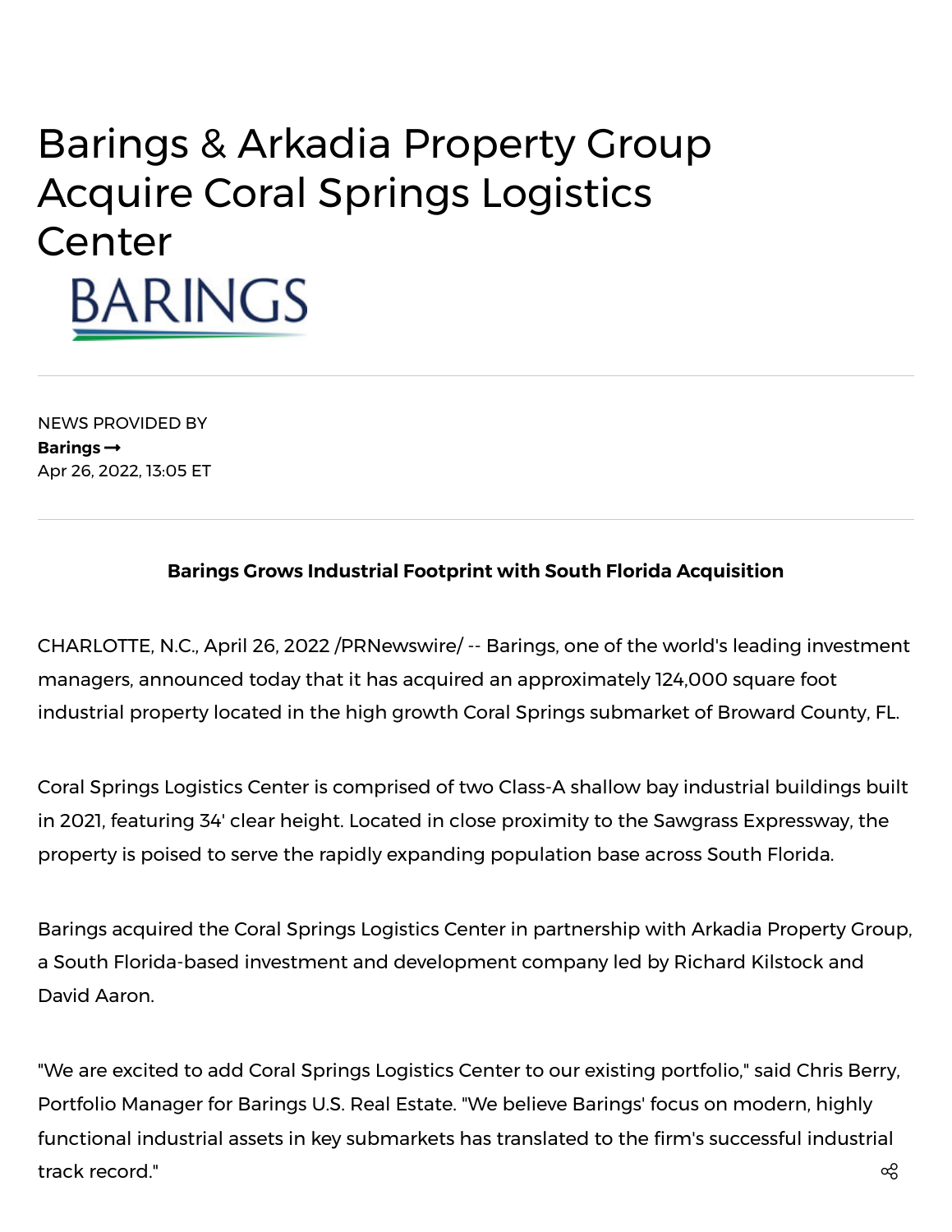Barings has conviction that there is strong relative value in infill industrial assets such as Coral Springs Logistics Center due to the growing demand for last-mile delivery and the intense competition for logistics space. This conviction is reinforced by the annual rent growth experienced in the submarket and the limited availability of new developable land. As of Q4 2021, the Coral Springs submarket had a vacancy rate of 1.6% (CBRE, Q4 2021).

"Barings continues to target high-quality infill industrial assets, and we are excited to increase our footprint in the South Florida industrial market, given the strong tenant demand and barriers to new supply," said Payton Larson, Director, Barings U.S. Real Estate.

"We are thrilled to be partnering with Barings," said Richard Kilstock, Co-Founder and Managing Principal of Arkadia Property Group. "Arkadia's focus on value, growth, and the South Florida market continues to yield great opportunities for our firm and our partners," said David Aaron, Arkadia Property group's Co-Founder and Managing Principal.

Consistent with Barings' commitment to sustainability, the Coral Springs Logistics Center will present the Barings team with opportunities to incorporate ESG-specific features such as highefficiency HVAC equipment, and the property has the ability to incorporate solar onto roofs.

# **About Barings**

Barings is a \$371+ billion\* global investment manager sourcing differentiated opportunities and building long-term portfolios across public and private fixed income, real estate, and specialist equity markets. With investment professionals based in North America, Europe and Asia Pacific, the firm, a subsidiary of MassMutual, aims to serve its clients, communities and employees, and is committed to sustainable practices and responsible investment. Learn more at [www.barings.com.](https://c212.net/c/link/?t=0&l=en&o=3514784-1&h=3762433879&u=http%3A%2F%2Fwww.barings.com%2F&a=www.barings.com)

\*Assets under management as of March 31, 2022

#### **About Arkadia Property Group**